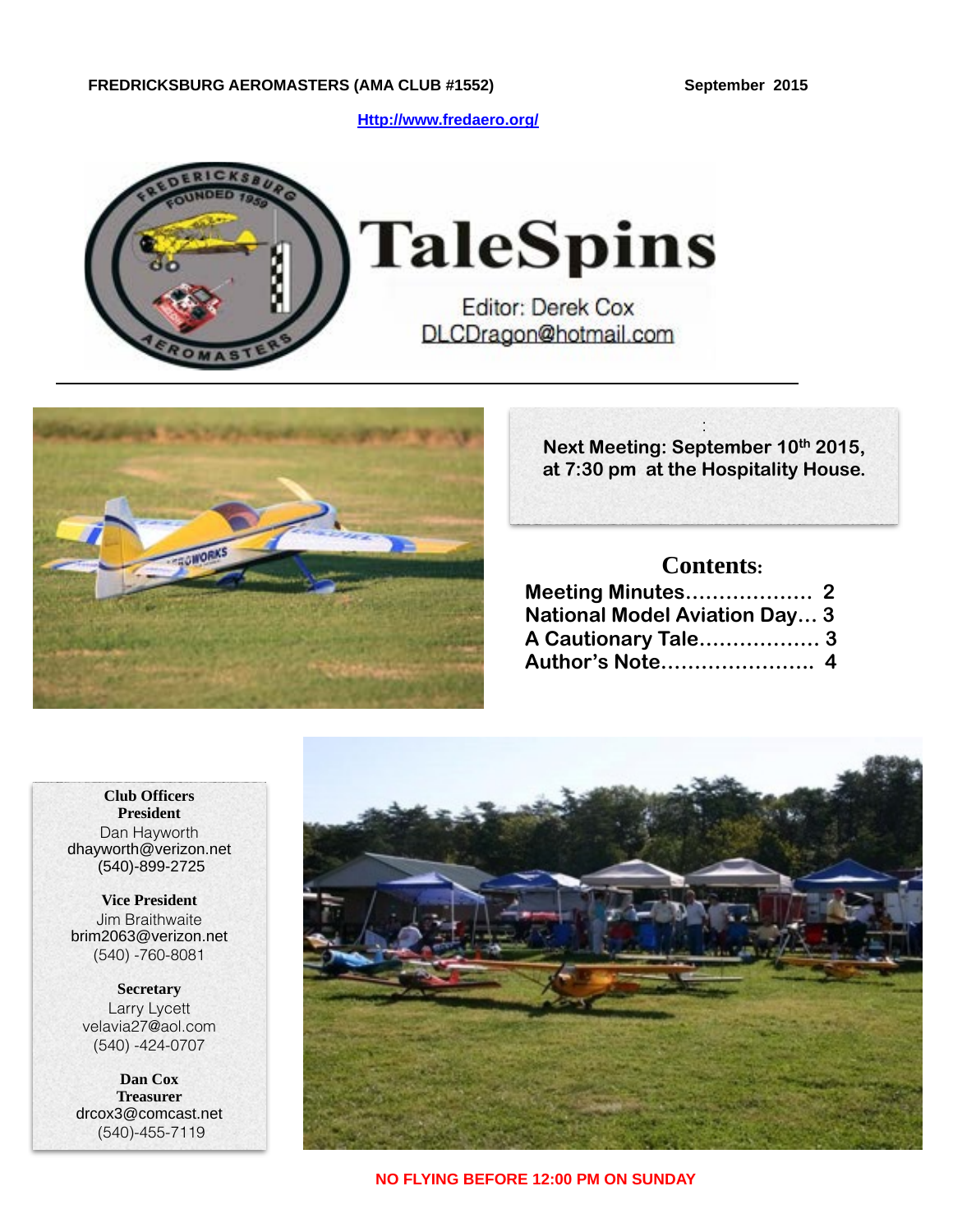## *Fredericksburg Aeromasters Meeting Minutes*

**Call to Order:** Dan - Welcome and call to order at 7:33 P.M. with 11 members and no guests were present.

**Secretary Report:** Minutes of July meeting were approved and motion to accept by Dan and seconded by Hank.

**Treasurers Report**: Read by Dan Cox and was reported as of 8/13/2015.

- Checking account balance  $$954.48$
- Savings account balance \$ 553.18
- Total \$ 1513.66
- Paid members: 31 current clubs members and 37 AMA paid members.

Dan made the motion to accept the Report, seconded by Derek.

#### **Committee Reports:**

**Safety** - Jim Braithwaite – Safe season so far and the new A/C starting area is working well. Jim will follow-up on the Safety Rule Poster.

**Field** - Bruce Simpson – Field is looking good.

**Training -** Jim Chandler – N/A

**Newsletter** – Derek Cox -

**Website** - Brian Mausolf – Made some new Business cards. Nov is coming and website fees are due…\$120.

### **Old Business:**

- Shelter project on hold.
- We set a date for breakfast at Shannon Airport, July11<sup>th</sup> at 10:00. Meet at the field after for a day of flying. This activity is postponed, new date will be established.
- Club Patches: need to re-supply, two quotes obtained estimated cost \$300. We will continue to investigate cost effective supplier. On hold.
- Larry Lycett provided an estimate on a walk behind brush cutter rental (Bush Master). They are equal to a small bush hog and are effective in removing small brush like we have. Rental \$85.00 per day. He believes a good bit of what field needs addressed and could be done in one or two days. Machine is self propelled but can be physically hard on body. If we have 3 or 4 people to spread out work would be best. Membership will schedule a work day for September or October. On hold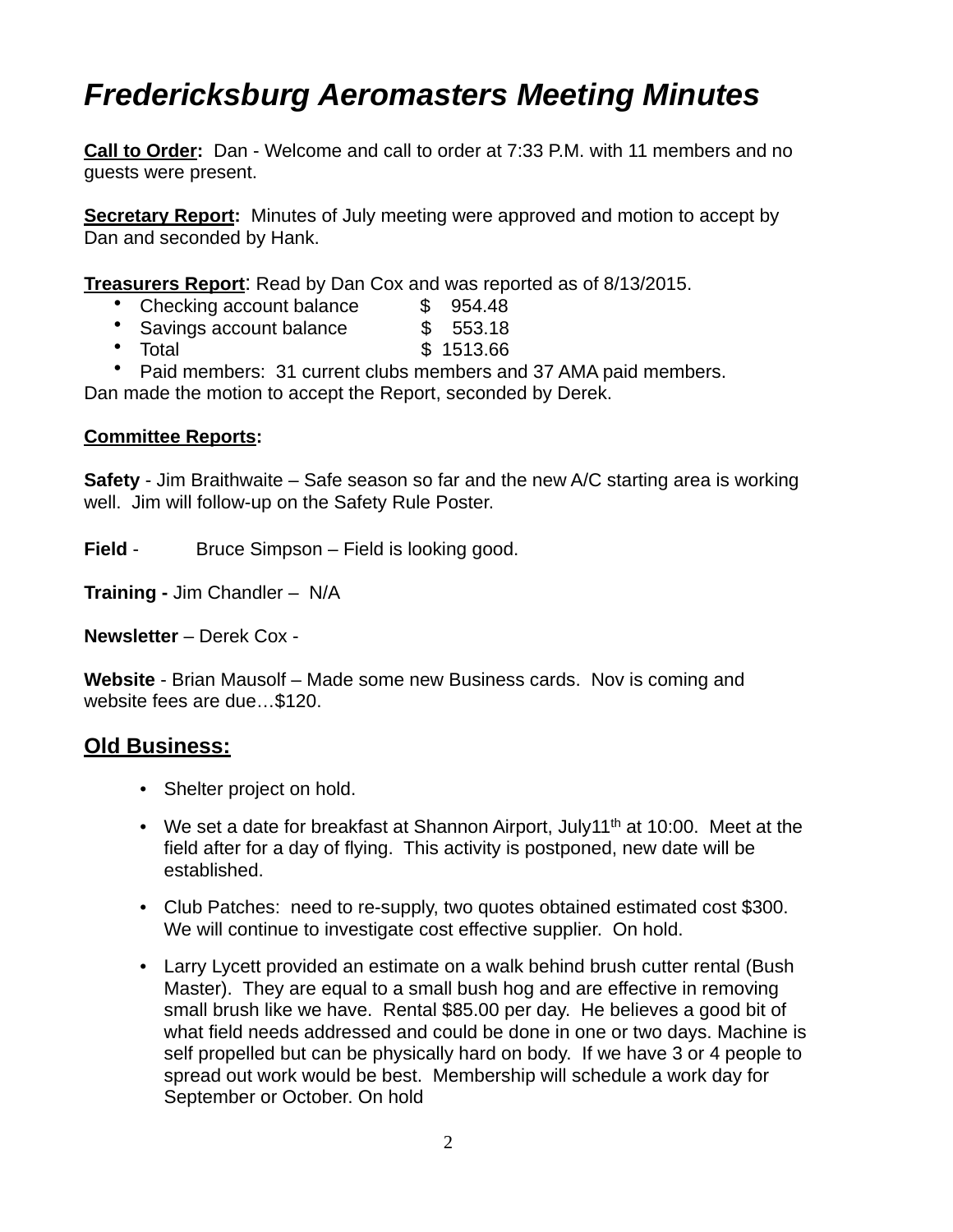### **New Business:**

- 1. We need a new fire extinguisher. Action Jason.
- 2. Need to contact Ed Wallace regarding the Wing /Wheels and Bike event this year. Action Jim B.
- 3. Need to contact Spotsylvania Towne Centre regarding Family Fun Day. Action Dan.
- 4. Ed & Ed have purchased a weather station that will tie into the weather underground. An app is being developed that will allow us to receive up-to-date weather information. Donations are welcome.
- 5. One of the picnic tables needs a leg repair. Bruce will take a look at it and see what is needs.

#### **Announcements:**

- 1. Bealeton Sep 12 and 13th.
- 2. FARM Float Fly October 3rd

**Motion to adjourn:** Dan made a motion to adjourn at 8:20, seconded by Dan Cox. All were in favor.

# *Model Aviation Day*

On August 15th the Windwalkers and Fredericksburg Aeromasters hosted an event at the Windwalker's field. By midday there was a good number of planes and pilots ready to fly.Special thanks the Jim Braithwaite for running the event as Contest Director and to the Windwalkers for use of their field.

Pictures from the event will be in next month's newsletter.

# *A Cautionary Tale*

After a great day of flying on the first Sunday of September, I headed home after tying down my Hanger9 Twist in the bed of my truck. I was feeling pretty good about flying as I was driving home. The plane survived an unexpected landing in small tree that jumped out and grabbed it from the air. I was able to fly again and finally got the plane to land gently on the runway.

I start to merge onto the highway when I hit a pothole on the acceleration ramp. I hear a crack and see the tail of my airplane bouncing in the rearview mirror. I pull to the side of the road and